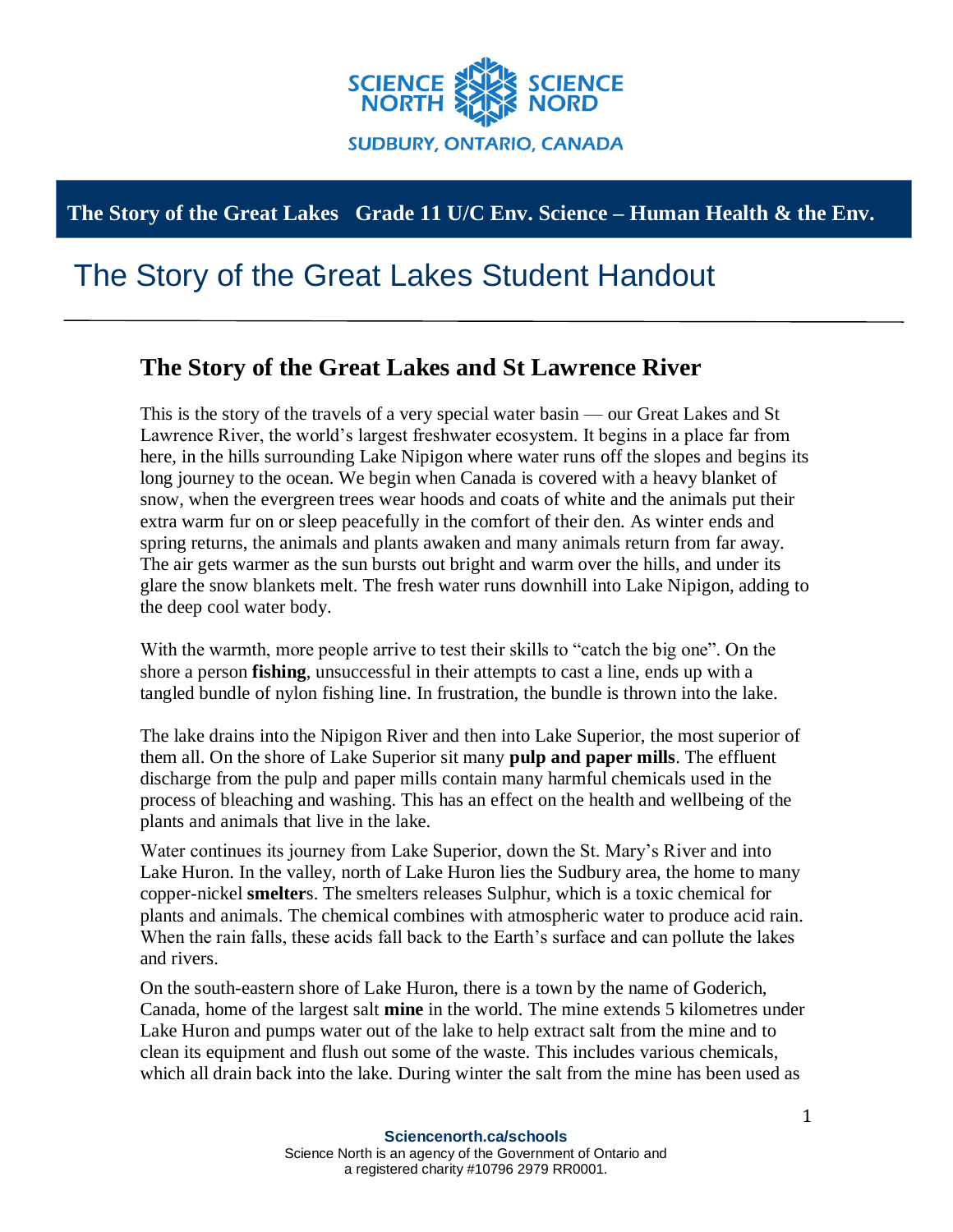a **de-icing agent** on roads across the region. As the snow melts, the water picks up the salt and flows into the lake.

The water continues to flow south towards Sarnia at the mouth of the St Clair River, an area better known as "Chemical Valley", home to one of Canada's largest **hazardouswaste** dumps. During a widespread power outage, nearly 300 gallons of vinyl chloride is spilled into the river. Vinyl Chloride is a highly toxic, flammable and carcinogenic chemical.

Meanwhile, further downstream, in Marine City, USA, siblings **wash the family car**. The soapy water carries the grease and grime from the car, rubber particles from the tires, asbestos from the brakes and other toxic metals down the driveway into the storm water drain; eventually ending in the river. If the car had been taken to the local car wash, the water would have been treated before it entered the river.

Next door, a family does some spring cleaning. Whilst they are sorting out the garage, they find an old, unidentified rusty can with a label of a tattered skull, and crossbones. It looks dangerous and they want to get rid of it before it hurts someone. So, the **mysterious liquid** goes down the storm water drain. The poison is out of sight – but is headed for the river.

The river passes many other towns before reaching Lake St Clair and then continues its journey along the Detroit River. Here the water passes the first of many large cities, Detroit (USA). Detroit and the surrounding region has a major manufacturing centre, most notably as home to the major automobile companies. By accident, **oil spills** into the river, causing many problems for the birds that live there. On the other side of the river, in Windsor, Canada, there's an overflow of **sewage** that escapes treatment so that billions of litres of untreated sewage and storm water finds its way to the Detroit River.

The river continues the journey to Lake Erie. On the western shore, there's Monroe (USA), home to one of the highest carbon dioxide emitting **power plant**s in the world. Water happily absorbs  $CO<sub>2</sub>$ . When  $CO<sub>2</sub>$  levels are high and oxygen levels are low, fish have trouble breathing and their problems become worse as water temperatures rise. On the opposite shore of the lake, around Leamington (Canada), the **farmers** are busy fertilizing their crops with nutrients such as phosphorus. Afterwards, the crops are watered and the water and fertilizer runs-off into the lake.

In Buffalo (USA), on the eastern shore of Lake Erie, traffic congestion is a big problem for the many **commuters** that drive to and from work. Car emissions, just like power plant and smelter fumes, contribute to acid rain. Also, if a car is not regularly serviced it might leak oil, which will be washed off the road and into the water with the next rain. Buffalo is also at the head of the Niagara River, the site of some of the most famous water falls in the world. At the Niagara Falls, many **tourists** meander along the shoreline, eating and drinking happily, but not everyone uses the bins that are provided.

Finally, the water reaches the last of the Great Lakes, Lake Ontario. In Canada's largest city, Toronto, people walk their **dogs** along the Harbourfront, especially as summer gets